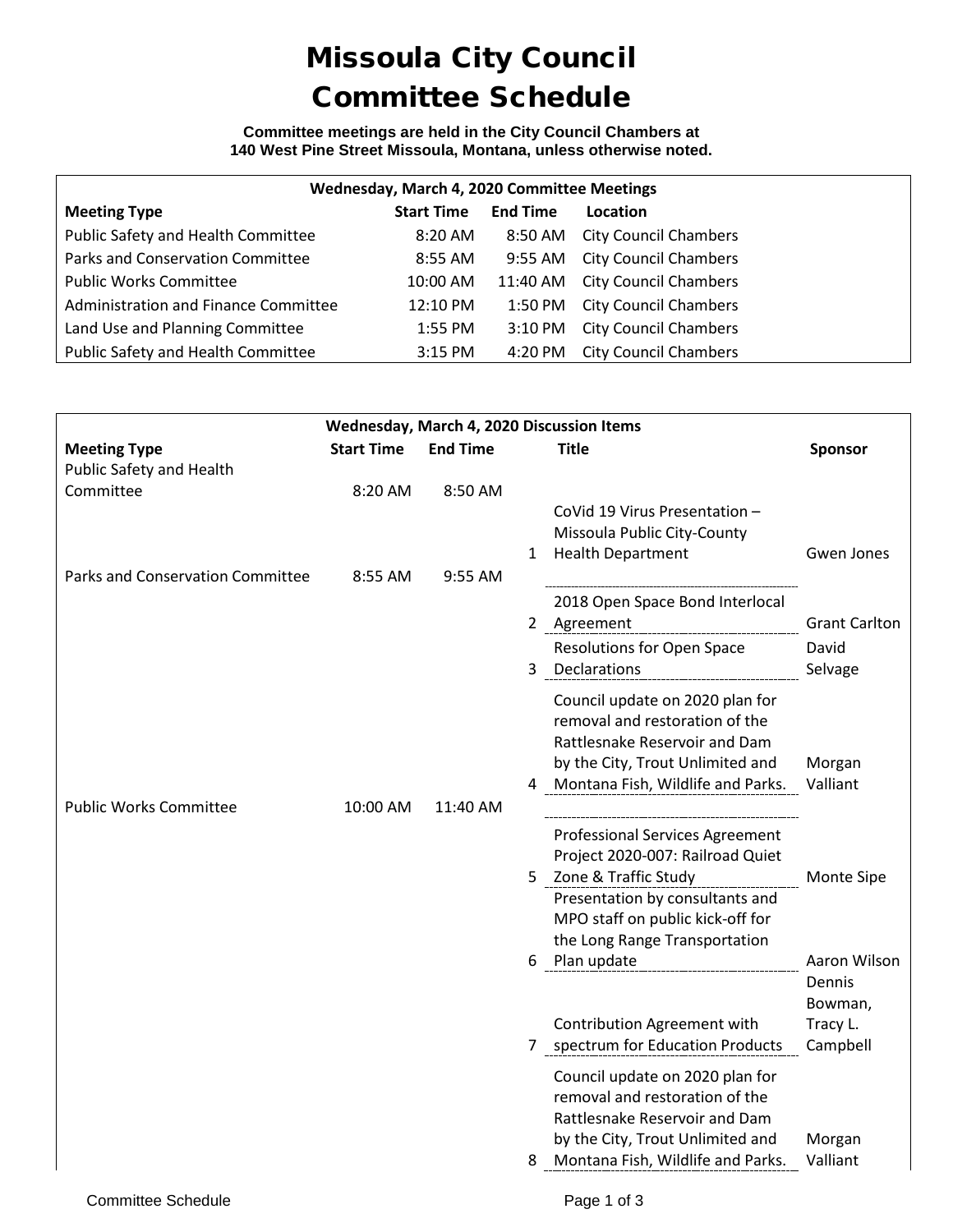# Missoula City Council Committee Schedule

#### **Committee meetings are held in the City Council Chambers at 140 West Pine Street Missoula, Montana, unless otherwise noted.**

|                                                |          |         | 9  | <b>Professional Services Agreement</b><br>Project 2019-047: construction<br>project assessment program<br>updates                                                                    | Monte Sipe         |
|------------------------------------------------|----------|---------|----|--------------------------------------------------------------------------------------------------------------------------------------------------------------------------------------|--------------------|
| <b>Administration and Finance</b><br>Committee | 12:10 PM | 1:50 PM |    |                                                                                                                                                                                      |                    |
|                                                |          |         | 10 | <b>Collective Bargaining Agreement,</b><br><b>Building Inspectors Fiscal Years</b><br>2020-2023                                                                                      | Kathy Crego        |
|                                                |          |         |    | <b>Collective Bargaining</b><br>Agreement, Garden City Compost                                                                                                                       |                    |
|                                                |          |         |    | 11 Fiscal Years 2020-2023<br><b>Collective Bargaining</b><br>Agreement, International<br>Association of Machinists and<br>Aerospace Workers Fiscal Years                             | Kathy Crego        |
|                                                |          |         |    | 12 2020-2023<br><b>Collective Bargaining</b><br>Agreement, Missoula Parking<br><b>Commission Employees</b><br><b>Association - Fiscal Years 2020-</b>                                | Kathy Crego        |
|                                                |          |         |    | 13 2023                                                                                                                                                                              | Kathy Crego        |
|                                                |          |         |    | <b>Collective Bargaining</b><br>Agreement, Wastewater Division<br>14 Chemists - Fiscal Years 2020-2023                                                                               | Kathy Crego        |
|                                                |          |         |    | <b>Collective Bargaining</b><br>Agreement, Wastewater Division<br>Plant Operators Fiscal Years                                                                                       |                    |
|                                                |          |         | 15 | 2020-2023<br><b>Audit Presentation Fiscal Year</b>                                                                                                                                   | Kathy Crego        |
|                                                |          |         |    | 16 2019                                                                                                                                                                              | Leigh Griffing     |
|                                                |          |         |    | <b>Equipment Leasing Agreement</b>                                                                                                                                                   | Leigh Griffing     |
| Land Use and Planning Committee                | 1:55 PM  | 3:10 PM |    |                                                                                                                                                                                      |                    |
|                                                |          |         |    | Mullan Area Master Plan<br>18 Interlocal Agreement Tom Zavitz                                                                                                                        |                    |
|                                                |          |         |    | Rezone properties located at 724,<br>730 and 738 Toole Avenue from<br>RT2.7 Residential (two<br>unit/townhouse) to B2-2<br><b>Community Business. Craig</b><br>19 Malin, Planner III | <b>Craig Malin</b> |
| Public Safety and Health                       |          |         |    |                                                                                                                                                                                      |                    |
| Committee                                      | 3:15 PM  | 4:20 PM |    |                                                                                                                                                                                      |                    |